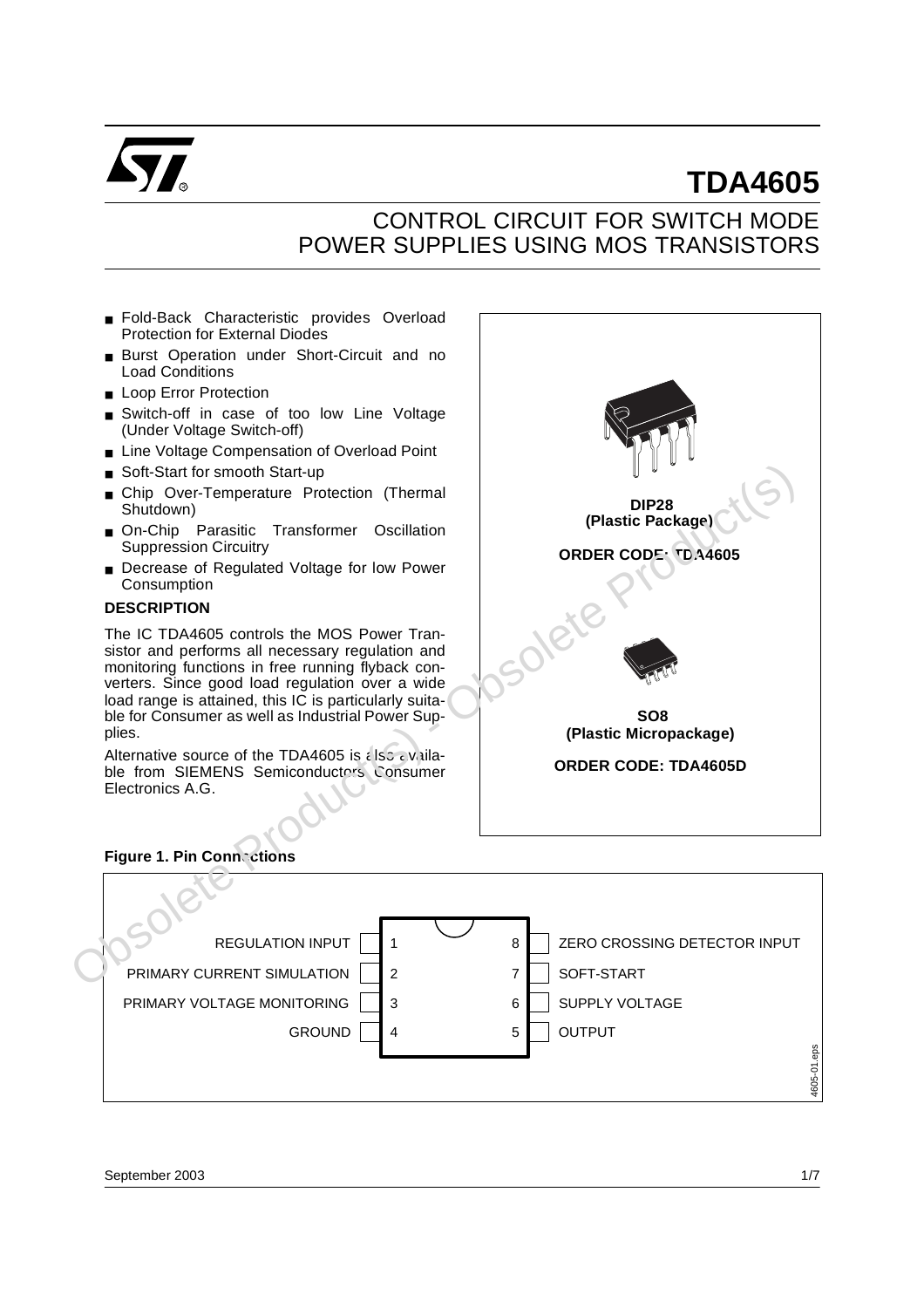### **PIN CONFIGURATION**

| <b>Pin</b><br><b>Number</b> | <b>Description</b>                                                                                                                                                                                                                                                                                                                                                                                           |
|-----------------------------|--------------------------------------------------------------------------------------------------------------------------------------------------------------------------------------------------------------------------------------------------------------------------------------------------------------------------------------------------------------------------------------------------------------|
|                             | Regulating voltage: information input concerning secondary voltage.<br>By comparing the regulating voltage obtained from the regulating winding of the transformer with the<br>internal reference voltage, the output pulse width on Pin 5 is adapted to the load of the secondary side<br>(normal, overload, short circuit, no load)                                                                        |
| 2                           | Primary current simulation : information input regarding the primary current. The primary current rise in the<br>primary winding is simulated at Pin 2 as a voltage rise by means of external RC element. When a value is<br>reached that is derived from the regulating voltage at Pin 1, the output pulse at Pin 5 is terminated. The RC<br>element serves to set the maximum power at the overload point. |
| 3                           | Primary voltage detector: input for primary voltage monitoring. When the line voltage is too low the IC is<br>switched-off by comparing $V_3$ with an internal reference. Voltage at Pin 3 is used for overload point<br>compensation.                                                                                                                                                                       |
| 4                           | Ground                                                                                                                                                                                                                                                                                                                                                                                                       |
| 5                           | Output : push-pull output for charge and discharge of the gate capacitance of the power MOS transistor.                                                                                                                                                                                                                                                                                                      |
| 6                           | Supply voltage : Supply voltage input. From it are derived a stable internal reference voltage ( $V_{\text{REF}}$ ) and the<br>switching threshold $V_{6A}$ , $V_{6F}$ , $V_{6}$ max and $V_{6}$ min for the supply voltage detector.<br>if $V_6 > V_{6E}$ the $V_{REF}$ is switched on and switched off when $V_6 < V_{6A}$ . In addition the logic is only enable for<br>$V_6$ min < $V_6$ < $V_6$ max.    |
| 7                           | Soft-start: input for soft-start and integration network. Start-up will begin with short pulses by connecting a<br>capacitor between Pin 7 to ground. This capacitor together with a resistor connected between Pin 7 and<br>error amplifier output also as acts an integrator network for regulation.                                                                                                       |
| 8                           | Zero detector: Input for the oscillator feedback. After starting oscillator, every zero transit of the feedback<br>voltage (falling edge) triggers an output pulse at Pin 5. The trigger threshold is at typically - 50mV                                                                                                                                                                                    |

### **Figure 2. Block Diagram**



冈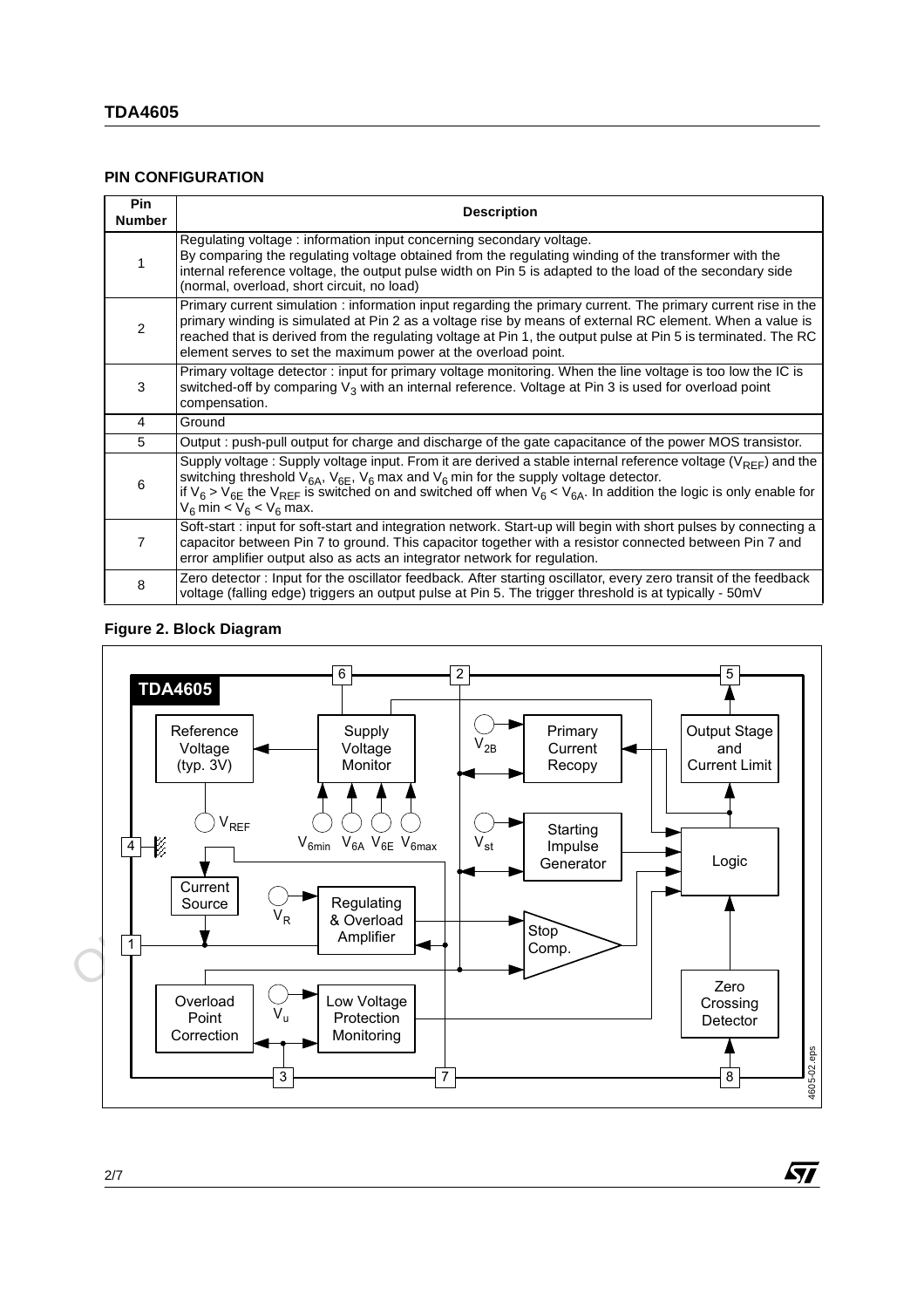### **ABSOLUTE MAXIMUM RATINGS**

| Symbol           |                                                   | <b>Parameter</b>                   | <b>Pin</b>     | Value        | Unit           |
|------------------|---------------------------------------------------|------------------------------------|----------------|--------------|----------------|
| $V_1$            |                                                   | 1                                  | $-0.3, +3$     | V            |                |
| $V_2$            |                                                   | 2                                  | $-0.3$         | V            |                |
| $V_3$            | Supply Voltage                                    | 3                                  | $-0.3$         | V            |                |
| $V_4$            |                                                   | 4                                  | $-0.3$         | V            |                |
| $V_6$            |                                                   | 6                                  | $-0.3, +20$    | ٧            |                |
| V <sub>7</sub>   |                                                   |                                    | 7              | $-0.3$       | V              |
| ι <sub>1</sub>   |                                                   |                                    | 1              | 3            | mA             |
| I <sub>2</sub>   |                                                   |                                    | $\overline{2}$ | 3            | mA             |
| $I_3$            |                                                   |                                    | 3              | 3            | mA             |
| $I_4$            | <b>Supply Current</b>                             | $t_p \le 50 \mu s, V \le 0.1$      | 4              | $-1.5$       | A              |
| $I_5$            |                                                   | $t_p \leq 50 \mu s, \, V \leq 0.1$ | 5              | $-0.5, +1.5$ | A              |
| $\mathsf{I}_6$   |                                                   | $t_p \le 50 \mu s$ , $V \le 0.1$   | 6              | 0.5          | A              |
| $I_7$            |                                                   |                                    | 7              | 3            | mA             |
| $I_8$            |                                                   |                                    | 8              | $-3, +3$     | mA             |
| T,               | Junction Temperature (autom. thermal disjunction) |                                    |                | $+125$       | $^{\circ}$ C   |
| $T_{\text{stg}}$ | Storage Temperature                               |                                    |                | $-40, +125$  | $\overline{c}$ |

#### **THERMAL DATA**

| Symbol         | <b>Parameter</b>                    | Value      | Unit |
|----------------|-------------------------------------|------------|------|
| $R_{th}$ (j-a) | Junction-ambient Thermal Resistance | 80         | °C/W |
| $R_{th}$ (j-c) | Junction-case Thermal Resistance    | 45         | °C/W |
| 'amb           | Ambient Temperature                 | $-20. +85$ | ∘    |

### **ELECTRICAL CHARACTERISTICS** ( $V_{CC}$  = 10V,  $T_{amb}$  = 25<sup>oC</sup>, unless otherwise specified)

| l <sub>8</sub>              |                                                                                                                |                                               | 8          | $-3, +3$          |            |                     | mA             |
|-----------------------------|----------------------------------------------------------------------------------------------------------------|-----------------------------------------------|------------|-------------------|------------|---------------------|----------------|
| $T_i$                       | Junction Temperature (autom. thermal disjunction)                                                              |                                               |            | $+125$            |            |                     | $\overline{C}$ |
| $\mathsf{T}_{\text{stg}}$   | Storage Temperature                                                                                            |                                               |            | $-40, +125$       |            |                     | $\overline{C}$ |
| <b>THERMAL DATA</b>         |                                                                                                                |                                               |            |                   |            |                     |                |
| Symbol                      | <b>Parameter</b>                                                                                               |                                               | Value      |                   |            | Unit                |                |
| $R_{th}$ (j-a)              | Junction-ambient Thermal Resistance                                                                            |                                               | 80         |                   |            | $\overline{C/W}$    |                |
| $R_{th}(j-c)$               | Junction-case Thermal Resistance                                                                               |                                               | 45         |                   |            | $^{\circ}$ C/W      |                |
| $\mathsf{T}_{\mathsf{amb}}$ | <b>Ambient Temperature</b>                                                                                     |                                               | $-20, +85$ |                   |            | $\rm ^{o}C$         |                |
|                             | <b>ELECTRICAL CHARACTERISTICS</b> ( $V_{CC}$ = 10V, $T_{amb}$ = 25 <sup>oC</sup> , unless otherwise specified) |                                               |            |                   |            |                     |                |
| Symbol                      | Parameter                                                                                                      | <b>Test Conditions</b>                        |            |                   |            | Min. Typ. Max. Unit |                |
|                             | <b>START-UP HYSTERESIS</b>                                                                                     |                                               |            |                   |            |                     |                |
| $I_{6E0}$                   | Start-up Current Drain                                                                                         | $V_6 = V_{6E}$                                |            |                   | 0.6        | 0.8                 | mA             |
| $V_{6E}$                    | Switch-on Voltage                                                                                              |                                               |            | 11                | 12         | 13                  | $\vee$         |
| $V_{6A}$                    | Switch-off Voltage                                                                                             |                                               |            | 4.5               | 5          | 5.5                 | $\vee$         |
| $I_{6E1}$                   | Switch-on Current                                                                                              | $V_6 = V_{6E}$                                |            |                   | 11         |                     | mA             |
| $I_{6A1}$                   | Switch-off Current                                                                                             | $V_6 = V_{6A}$                                |            |                   | 10         |                     | mA             |
|                             | VOLTAGE CLAMP ( $V_6$ = 10V, IC Switched off)                                                                  |                                               |            |                   |            |                     |                |
| $V_2$ (Max.)                | At Pin 2 ( $V_6 < V_{6E}$ )                                                                                    | $I_2 = \overline{1mA}$                        |            | 5.6               | 6.6        | 9                   | $\vee$         |
| $V_3$ (Max.)                | At Pin 3 ( $V_6 < V_{6E}$ )                                                                                    | $I_3 = 1 \text{ mA}$                          |            | 5.6               | 6.6        | 9                   | $\overline{V}$ |
| <b>CONTROL RANGE</b>        |                                                                                                                |                                               |            |                   |            |                     |                |
| $V_{1R}$                    | Control Input Voltage                                                                                          |                                               |            | 400               | 410        | 420                 | mV             |
| $-V_R$                      | Voltage Gain of the Control Circuit in the Control Range                                                       | $V_R = d(V_{2S} - V_{2B})/dV_1$<br>$f = 1kHz$ |            |                   | 43         |                     | dB             |
|                             | PRIMARY CURRENT SIMULATION VOLTAGE                                                                             |                                               |            |                   |            |                     |                |
| $V_{2B}$                    | <b>Basic Value</b>                                                                                             |                                               |            | $0.955$ 1.00 1.03 |            |                     | $\vee$         |
|                             | OVERLOAD RANGE AND SHORT CIRCUIT OPERATION                                                                     |                                               |            |                   |            |                     |                |
| $V_{2O}$                    | Peak Value in the Range of Secondary Overload                                                                  | $V_1 = V_{1R} - 10mV$                         |            | 2.8               | $2.95$ 3.1 |                     | $\vee$         |
| DV <sub>2</sub>             | Maximum Ramp Amplitude                                                                                         | $V_{2O}$ - $V_{2B}$                           |            | 1.82              |            | 1.95 2.08           | $\vee$         |
| $V_{2S}$                    | Peak Value in the Range of Secondary Short<br><b>Circuit Operation</b>                                         | $V_1 = 0$                                     |            | 2.3               | 2.5        | 2.7                 | $\vee$         |
|                             | <b>FOLDBACK POINT CORRECTION</b>                                                                               |                                               |            |                   |            |                     |                |
| $-I2$                       | <b>Foldback Point Correction Current</b>                                                                       | $V_3 = 3.7V$                                  |            |                   | 300 500    | 650                 | μA             |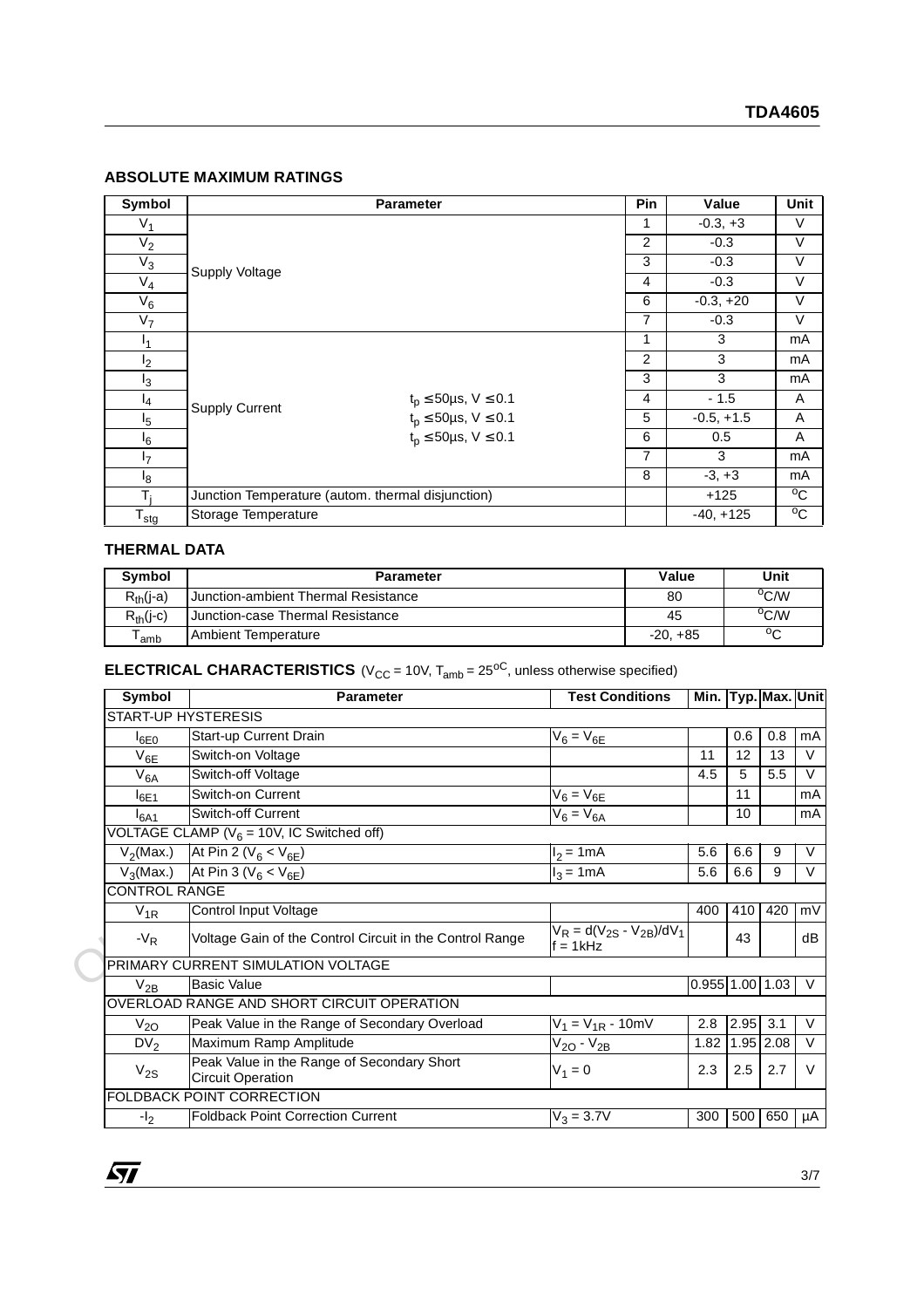|                           | <b>Parameter</b>                                                                                                     | <b>Test Conditions</b> |     |        | Min. Typ. Max. | Unit          |
|---------------------------|----------------------------------------------------------------------------------------------------------------------|------------------------|-----|--------|----------------|---------------|
|                           | GENERALLY VALID DATA ( $V_6$ = 10V)<br><b>VOLTAGE OF THE ZERO Transition DETECTOR</b>                                |                        |     |        |                |               |
| $V_{8P}$                  | Positive Clamping Voltage                                                                                            | $I_8 = 1mA$            |     | 0.75   |                | $\vee$        |
| $V_{8N}$                  | <b>Negative Clamping Voltage</b>                                                                                     | $I_8 = -1mA$           |     | $-0.2$ |                | $\vee$        |
| $\overline{V}_{8S}$       | <b>Threshold Value</b>                                                                                               |                        | 40  | 50     |                | mV            |
| <b>TUL</b>                | Suppression of Transformer Ringing                                                                                   |                        | 3   | 3.8    | 4.5            | $\mu\text{s}$ |
| $-I_8$                    | <b>Input Current</b>                                                                                                 | $V_8 = 0$              | 0   |        | 4              | μV            |
|                           | PUSH-PULL OUTPUT STAGE<br>SATURATION VOLTAGES                                                                        |                        |     |        |                |               |
| V <sub>SatU</sub>         | Pin 5 Sourcing                                                                                                       | $I_5 = -0.1A$          |     | 1.5    | 2.0            | V             |
| $V_{\text{SatU}}$         | Pin 5 Sinking                                                                                                        | $I_5 = 0.1A$           |     | 1.0    | 1.2            | V             |
| $\mathrm{\bar{V}_{SatU}}$ | Pin 5 Sinking                                                                                                        | $I_5 = 0.5A$           |     | 1.4    | 1.8            | V             |
| <b>OUTPUT SLOW RATE</b>   |                                                                                                                      |                        |     |        |                |               |
| $dV_5/dt$                 | <b>Rising Edge</b>                                                                                                   |                        |     | 70     |                | V/µs          |
| $-dV5/dt$                 | <b>Falling Edge</b>                                                                                                  |                        |     | 100    |                | $V/\mu s$     |
|                           | <b>REDUCTION OF CONTROL VOLTAGE</b>                                                                                  |                        |     |        |                |               |
| $-1_{1}$                  | Current to reduce the Control Voltage                                                                                | $V7 = 1V$              |     | 50     |                | μA            |
| <b>PROTECTION CIRCUIT</b> |                                                                                                                      |                        |     |        |                |               |
| $V_6$ (Min.)              | Undervoltage Protection for $V_6$ :<br>Voltage at Pin 5 = $V_5$ (Min.) if $V_6 < V_6$ (Min.)                         |                        | 7.0 | 7.25   | 7.5            | V             |
| $V_6$ (Max.)              | Overvoltage Protection for V6:<br>Voltage at Pin 5 = $V_5$ (Min.) if $V_6 > V_6$ (Max.)                              |                        | 15  | 16     | 16.5           | V             |
| $\rm V_{3A}$              | Undervoltage Protection for VAC:<br>Voltage at Pin 5 = $V_5$ (Min.) if $V_3$ < $V_{3A}$                              | $V_2 = 0V$             | 970 |        | 1005 1040      | mV            |
| Oj                        | Over Temperature : at the given chip temperature the<br>IC will switch $V_5$ to $V_5$ (Min.)                         |                        |     | 150    |                | $^{\circ}$ C  |
| $V_{3Sat}$                | Voltage at Pin 3 if one of the protection functions was<br>triggered; ( $V_3$ will be clamped until $V_6 < V_{6A}$ ) | $I_3 = 750 \mu A$      |     | 0.4    | 0.8            | V             |
| $I_6$                     | <b>Current Drain during Burst Operation</b>                                                                          | $V_3 = V_2 = 0V$       |     | 8      |                | mA            |

## **ELECTRICAL CHARACTERISTICS** ( $V_{CC}$  = 10V,  $T_{amb}$  = 25<sup>oC</sup>, unless otherwise specified) - Continued

 $\sqrt{M}$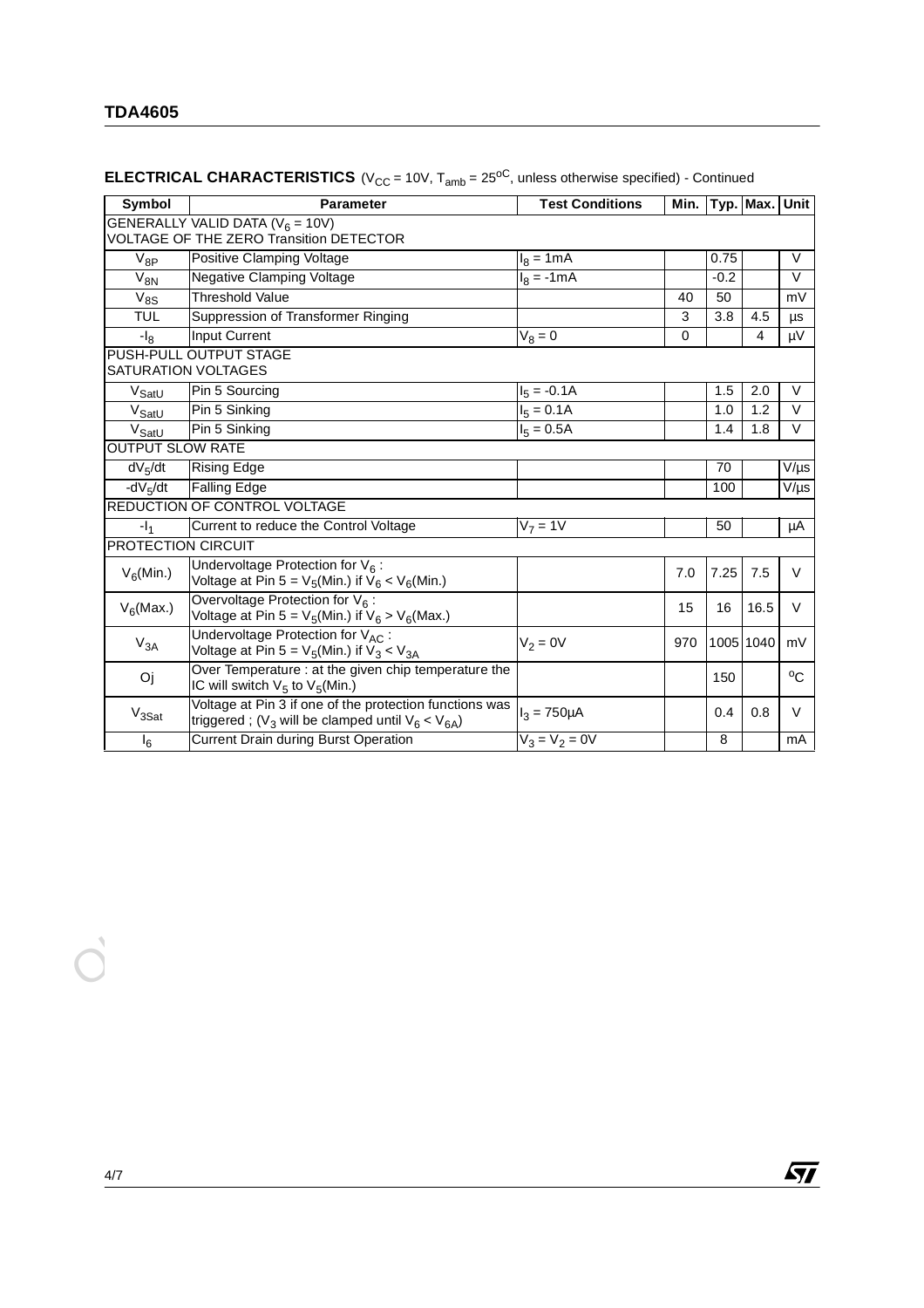#### **FUNCTIONAL DESCRIPTION**

In free running fly-back converters, the TDA4605 assumes control of a MOS power transistor and all necessary regulation and monitoring functions.

The serial circuit of power transistor and primary winding of the flyback transformer is connected to the input voltage. During the switch-on period of the transistor, energy is stored in the transformer and during the switch-off period it is fed to the load via the secondary winding. By varying the switchon time of the power transistor, the IC controls each portion of energy transferred to the secondary side such that the output voltage remains nearly independent of load variations.

a regulation winding during direction per event-of products. A titles<br>
the whole begins as soon as the energy stored in<br>
the transformer has been totally delivered to the<br>
overload: The energy transferred per operation<br>
wo The required control information is taken from the input voltage during the switch-on period and from a regulation winding during the switch-off period. A new cycle begins as soon as the energy stored in the transformer has been totally delivered to the secondary side.

In different load ranges, the SMPS will behave as follows:

- **No-Load Operation:** The power supply unit oscillates in non continuous mode at a typical frequency of 20 to 40kHz. Depending upon the transformer winding and the regulated voltage divider, the output voltage can be slightly above the nominal value.
- **Normal Operation:** Starting from typ. 200kHz, the switching frequency falls with increasing load and decreasing AC voltage. The duty cycle depends primarily on the AC voltage. The output voltage is only slightly load-dependent.
- **Overload Point:** Maximum output power is available at this point of the output characteristics
- **Overload:** The energy transferred per operation cycle is limited at the top. Therefore, the output voltage will fall with secondary overloading.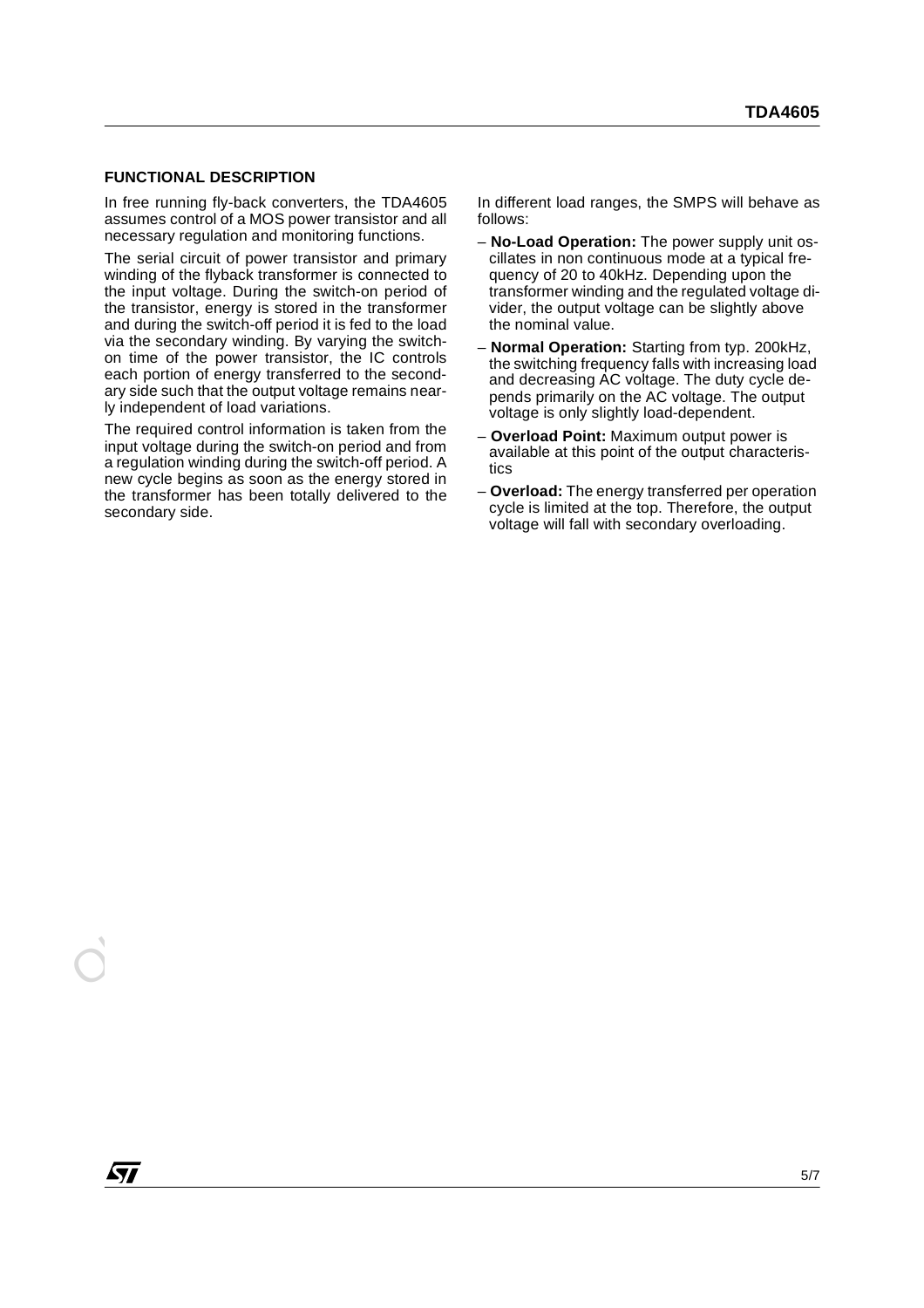### **PACKAGE MECHANICAL DATA**

8-PINS - PLASTIC DIP

### **Figure 3. 8-Pin Package**



### 8-PINS - PLASTIC SO

### **Figure 4. 8-Pin Plastic Micropackage**



 $\sqrt{27}$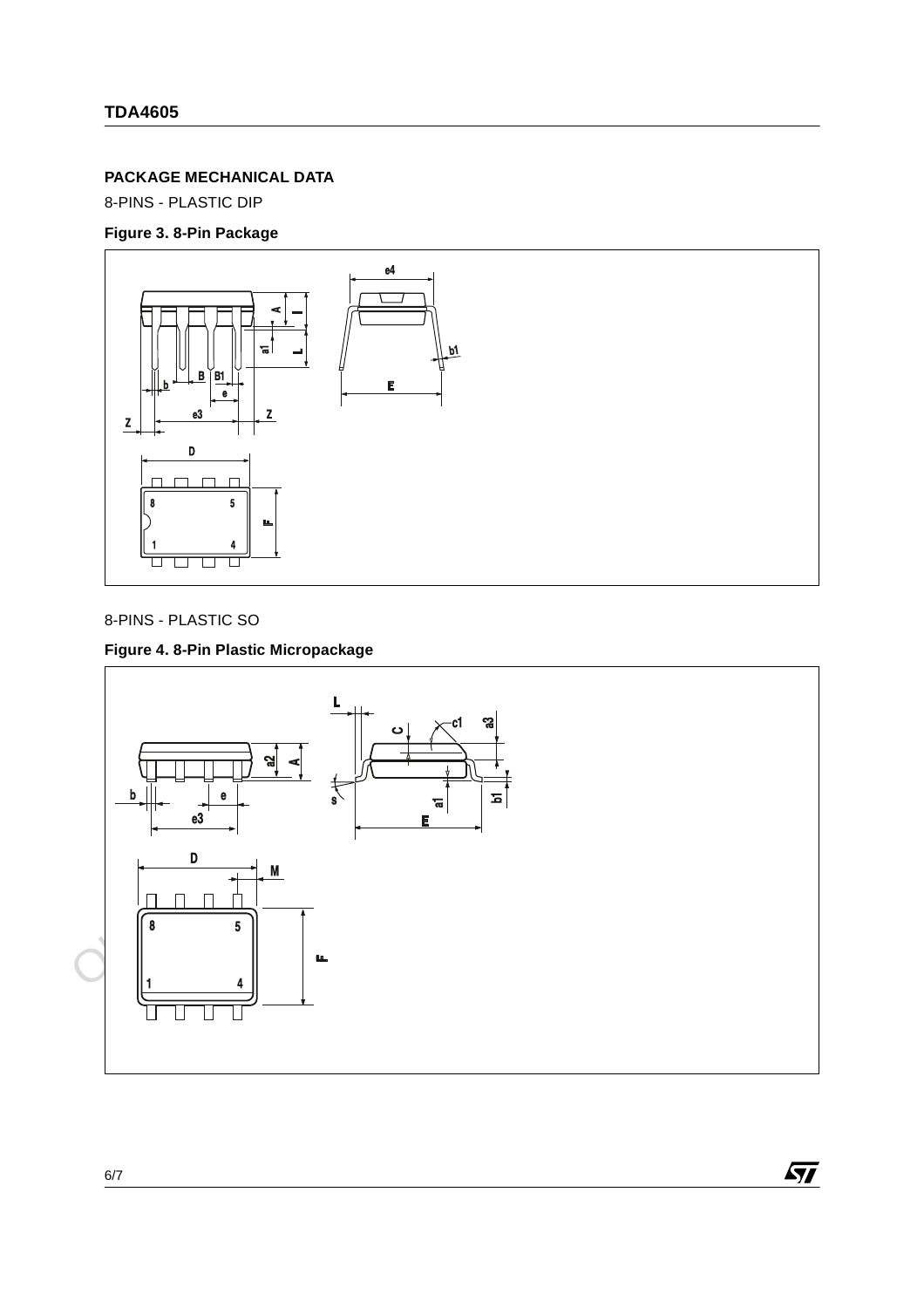Information furnished is believed to be ancurate and reliable. However, STMicroelectronics assumes no responsibility for the consequence of use of such information nor for any infiningement of patients or other rights of t Information furnished is believed to be accurate and reliable. However, STMicroelectronics assumes no responsibility for the consequences of use of such information nor for any infringement of patents or other rights of third parties which may result from its use. No license is granted by implication or otherwise under any patent or patent rights of STMicroelectronics. Specifications mentioned in this publication are subject to change without notice. This publication supersedes and replaces all information previously supplied. STMicroelectronics products are not authorized for use as critical components in life support devices or systems without the express written approval of STMicroelectronics.

The ST logo is a registered trademark of STMicroelectronics

2003 STMicroelectronics - All Rights Reserved.

Purchase of I<sup>2</sup>C Components by STMicroelectronics conveys a license under the Philips I<sup>2</sup>C Patent. Rights to use these components in an <sup>12</sup>C system is granted provided that the system conforms to the <sup>12</sup>C Standard Specification as defined by Philips.

STMicroelectronics Group of Companies

Australia - Brazil - China - Finland - France - Germany - Hong Kong - India - Italy - Japan - Malaysia - Malta - Morocco - Singapore - Spain Sweden - Switzerland - United Kingdom - U.S.A.

**http://www.st.com**